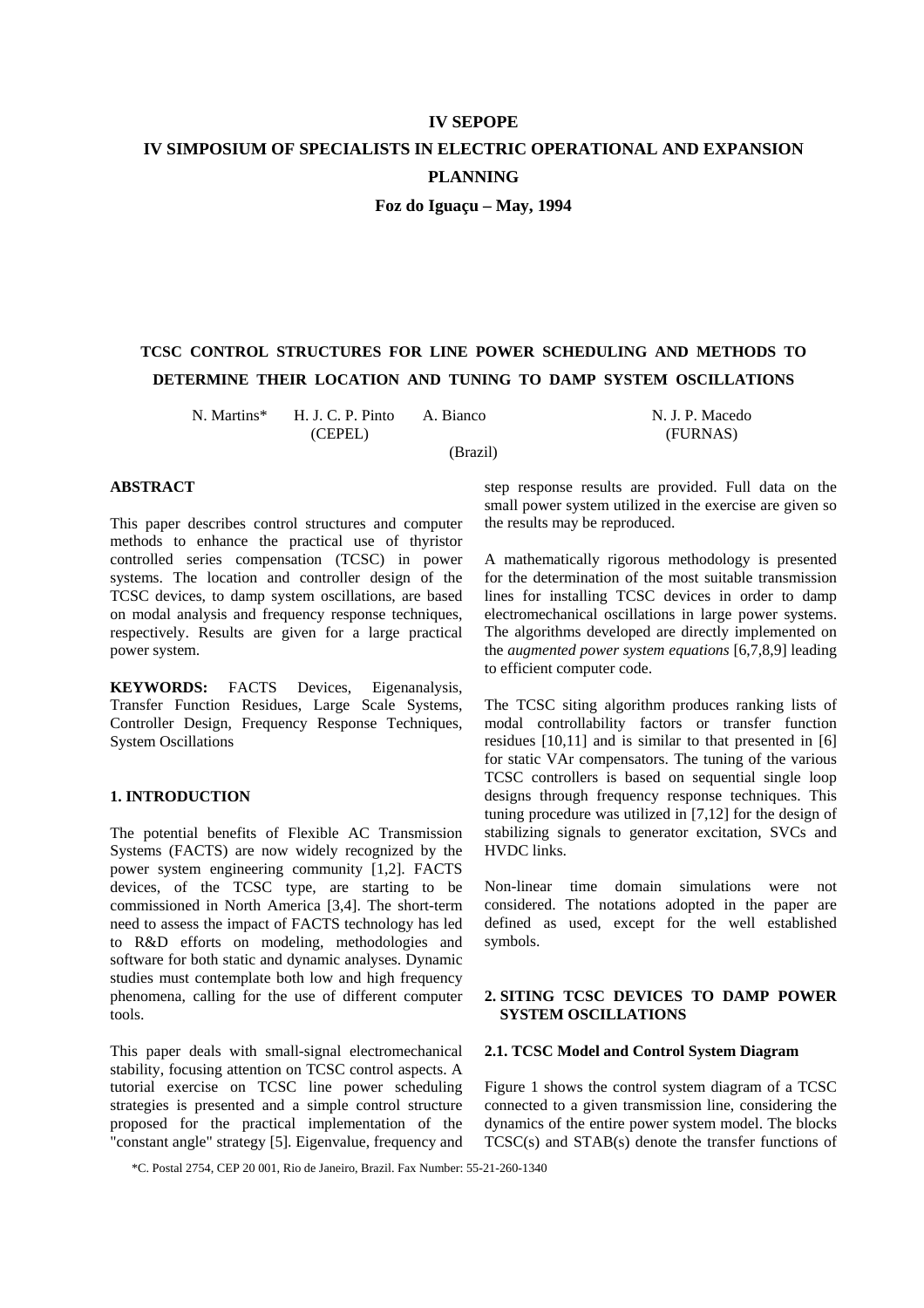the TCSC device and its stabilizing signal, respectively. The blocks  $F_1(s)$  and  $F_2(s)$  relate the TCSC output (variable line susceptance,  $B_{ki}$ ) with the controlled system variable  $(X_{\text{controlled}})$  and the variable used as the input to the stabilizer,  $X_{inp}$ . Functions  $F_1(s)$  and  $F_2(s)$ are of the same order as the number of state variables in the system. The symbol  $X_{ref}$  denotes the controller reference, whose value in steady state is close or equal to  $X_{\text{controlled}}$ .

The TCSC incremental model consists of current injections into the power system network at buses *k* and *j*, which are the device terminals. The initial value for its susceptance  $(B_{kj}^{\{0\}})$  is directly modeled into the load flow equations. The incremental susceptance  $(\Delta B_{ki})$  is determined, at any instant, by the output of the TCSC controller. The controller dynamics is modeled through a set of differential and algebraic equations.



*Figure 1. TCSC Control System Diagram* 

#### **2.2. Background Theory and Proposed Methodology**

References [6,10] explain the theoretical aspects concerning the use of transfer function residues to find the most suitable locations for placing damping sources for power system oscillations. Reference [10] uses transfer function residues to find the most suitable generators for placing stabilizers in a large system. Reference [6] uses residues to determine suitable buses, out of all buses in the system, to place the whole static compensator. This differs from the previous generator stabilizer problem in which generator sites are already defined. The use of the *augmented power system equations* [6,7,8,9] is essential to the practical application of these concepts to large scale systems.

The proposed method for siting TCSC devices is an extension of that described for static VAr compensators [6]. The diagram of Figure 2 is used to explain the concepts of this method.



*Figure 2. A TCSC of Incremental Gain is Inserted to Line k-j of the Power System* 

The poles of the open-loop transfer function (OLTF)  $F_{ki}(s)$  are the system eigenvalues for the base case studied. The closure of the feedback loop of incremental gain (Figure 2) will cause small deviations in the system eigenvalues [6,10]. These eigenvalue deviations are given by the expression:

$$
\Delta \lambda_i = - R_i^{kj} \mathcal{E} TCSC(\lambda_i)
$$
 (1)

 $\lambda_i$  being a pole of  $F_{kj}(s)$  and  $R_i^{kj}$  the associated residue.

A critical (low damped or unstable) eigenvalue  $\lambda_c$ undergoes small changes  $\Delta\lambda_c$  which are therefore proportional to the moduli of the residues  $R_c^{kj}$ . Note that there exists  $nl$  residues  $R_c^{kj}$ , where  $nl$  is the total number of transmission lines in the system. Transmission line ranking, for placing TCSC devices to damp a critical mode  $\lambda_c$ , can therefore be based on the residues for transfer functions based on the residues  $\Delta P_{ki}(s=\lambda_c)$  /  $\Delta B_{ki}(s=\lambda_c)$  of largest moduli, where  $\Delta P_{ki}$  is the incremental power flow in line between buses *k* and *j* and  $\Delta B_{ki}$  is the change in the susceptance of the same line. Another valuable ranking list can be made from the moduli of the modal controllability factors [6] associated with the input disturbances to line susceptances  $\Delta B_{ki}$ .

#### **3. TCSC CONTROL ASPECTS ILLUSTRATED ON A LINE POWER SCHEDULING EXERCISE**

The small power system of this exercise (see Figure 3 and Appendix) comprises a salient-pole synchronous generator connected to an infinite bus through a doublecircuit transmission line. The operating points considered correspond to generation levels of 500 and 1000 MW.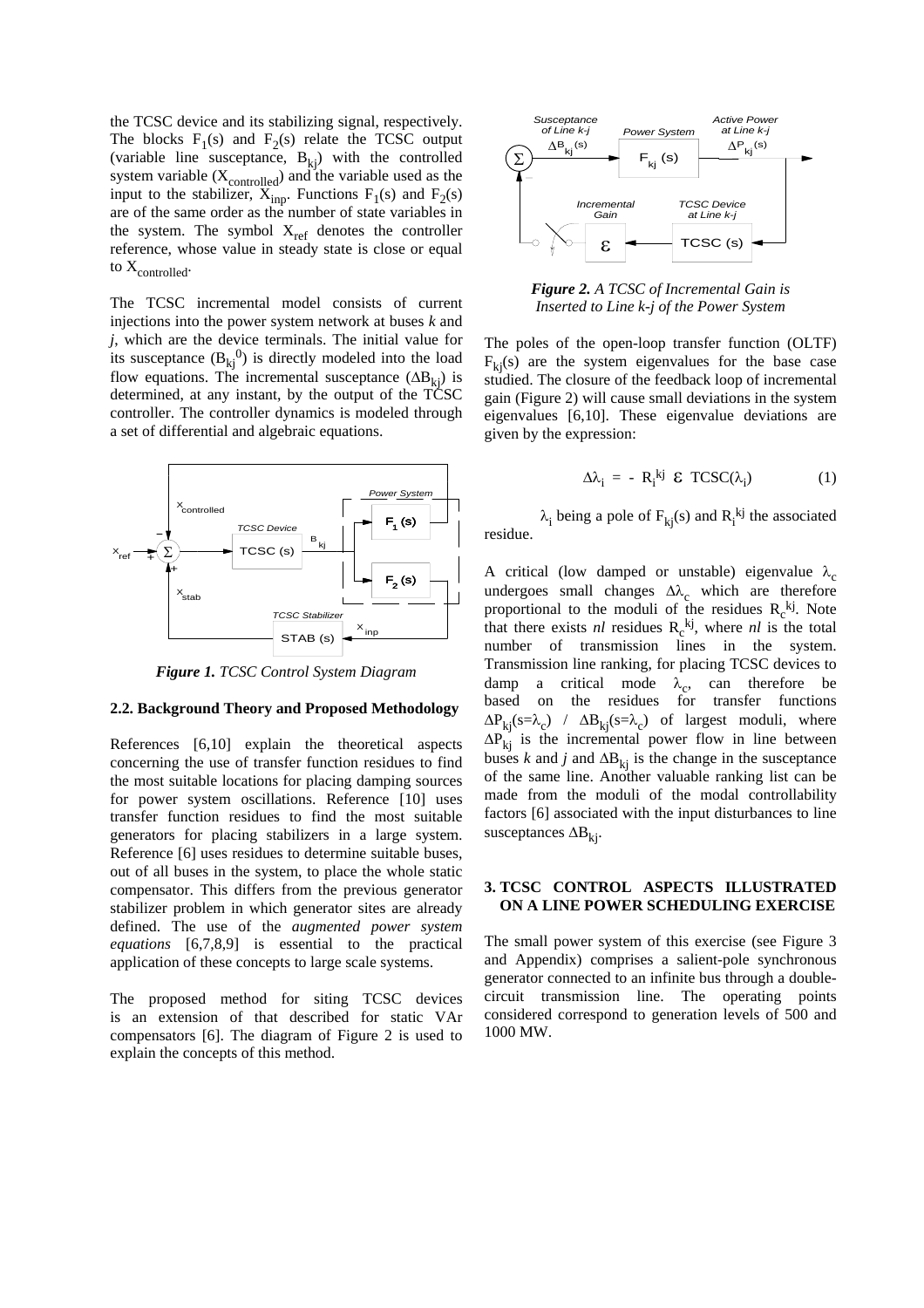

*Figure 3. Small Power System* 

The generator has a 5<sup>th</sup> order model whose mathematical formulation is fully described in [7]. A first order model of a TCSC device is connected to either line 1-2 or line 2-3(#2) and is considered to be floating (i.e., the impedance between the TCSC terminals is zero) at steady-state.

The block diagram and parameters of the TCSC Proportional-Integral (PI) controller are given in Figure 4. The PI control action is made faster than needed in practice for tutorial purposes.



*Figure 4. TCSC Controller for All Cases* 

Two strategies for scheduling the power flow of line 2-3(#2) with a local TCSC device are here implemented  $\text{simply}$  by changing the  $\Delta X_{\text{controlled}}$  signal defined in figures 1 and 4. One strategy maintains the power flow in the line with variable series compensation at a specified value  $(\Delta X_{\text{controlled}} = \Delta P_{23(\#2)})$  and will here be referred to as "constant line power" strategy. The opposite strategy is to force the compensated line to absorb all of the increased power dispatch of the line 1-2  $(\Delta X_{\text{controlled}} = \Delta P_{23(\#2)} - \Delta P_{12})$ . The latter is known as a "constant-angle" strategy  $[5]$  since it keeps the flows on parallel, fixed impedance, paths at constant level.

The "constant angle" control structure proposed in this paper requires the telecommunication of the remote signal  $\Delta P_{12}$ , but has a reliable and inexpensive practical implementation due to the slow dynamics of the line power scheduling process. In the general case, the increased power interchange to be channeled through a specified transmission corridor is given by the summation of power flow increments of several lines  $(\Sigma)$  $\Delta P_{ki}$ ). The controlled variable for the proposed implementation of the "constant angle" strategy, in the general case, would be  $\Delta X_{\text{controlled}} = \Delta P_{\text{tc}} - \Sigma \Delta P_{\text{kj}}$ , where  $\Delta P_{\text{tc}}$  are the power deviations in the specified transmission corridor.

The "constant angle" control strategy can be synthesized with the use of local signals only [5] but it is not as robust to system changes as the simple control structure described in this section.

Table 1 displays the system eigenvalues for different TCSC locations and control strategies. Case A corresponds to the system with no TCSC. Case B includes the action of a TCSC at line 2-3(#2) regulating its own power flow. Case C considers the action of a TCSC at line 1-2 regulating its own power flow. Note that a zero eigenvalue appears indicating an uncontrollable system. The problem has arisen because the TCSC controller imposes a constant power flow at line 1-2 irrespective of angle deviations at its terminals. This problem has not appeared in Case B because line 2-3(#1), which is parallel to the series compensated one, provides a free path for synchronizing power exchanges between the generator and the infinite bus. Case D refers to the system with the TCSC at line 2-3(#2) controlled to absorb all of the increased power flow in line 1-2 ("constant angle" control). This strategy is effected in case D by defining the variable  $\Delta X_{\text{controlled}} = \Delta P_{23(\#2)} - \Delta P_{12}.$ 



*Table 1. Eigenvalue Results for Cases A, B, C and D (Generation Level of 500 MW)*

Step response results of the linearized system are now presented to help evaluating the performance of the different alternatives. The applied disturbance is a 1% step in the mechanical power reference of the synchronous generator. The chosen set of monitored variables are the incremental deviations in active power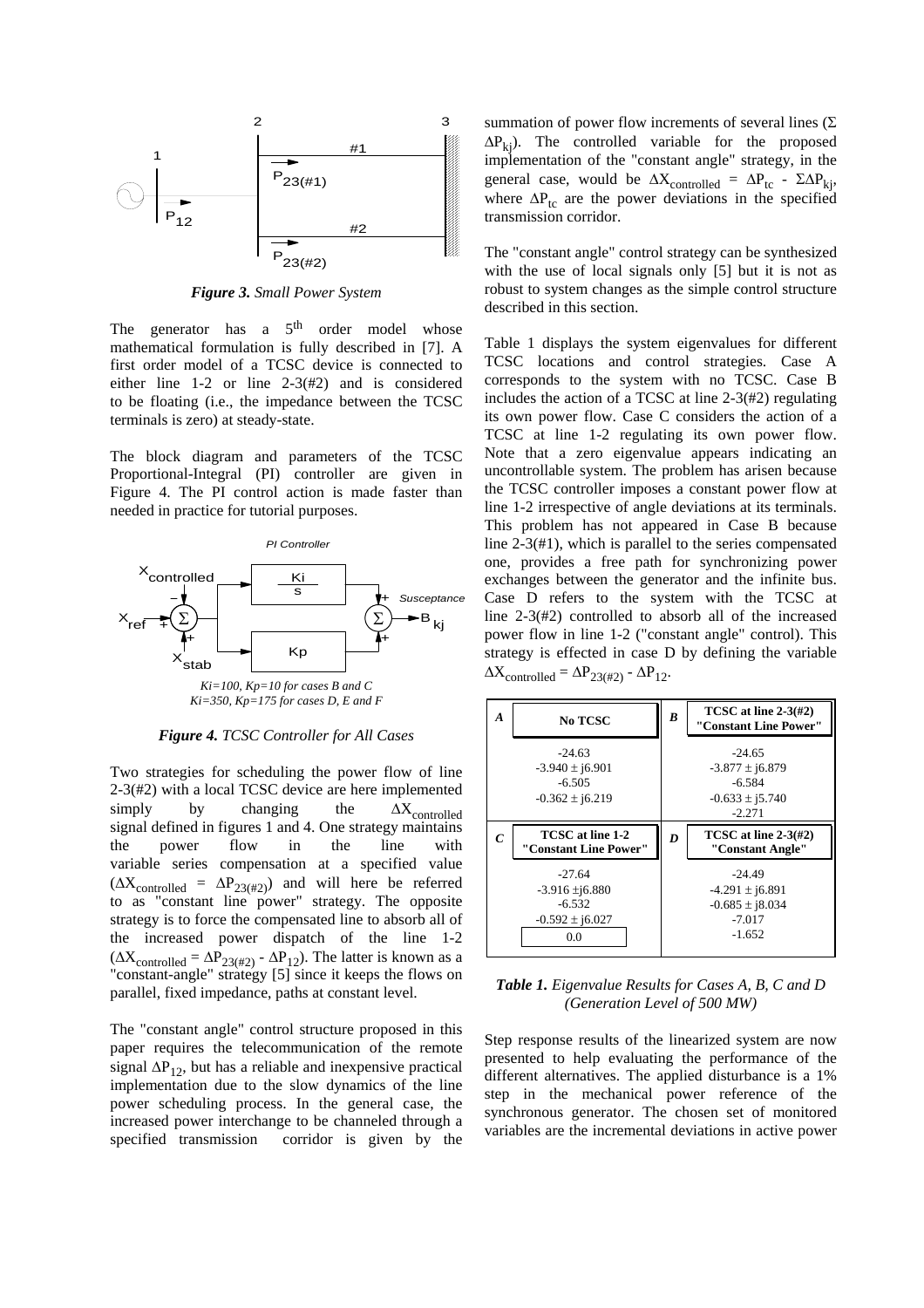flow at the sending end of the three lines of the system ( $\Delta P_{12}$ ,  $\Delta P_{23(\#1)}$ ,  $\Delta P_{23(\#2)}$ ).



*Figure 5. Case A - System with no TCSC Device*   $(\lambda = -0.362 \pm i6.219)$ 

Figures 5, 6, 7 and 8 show the system step responses for cases A, B, C, and D, whose eigenvalues were displayed in Table 1. The dominant system eigenvalues are also shown in the captions of these plots. Figure 5 shows that, in the absence of a TCSC device, the power increase  $\Delta P_{12}$  is equally shared between the two circuits of the transmission line. Case B results (Figure 6) show the power flow in line 2-3(#2) returning to its scheduled pre-disturbance value through TCSC action. The increased power transfer flows solely through the parallel path (line 2-3(#1)).



*Figure 6. Case B - TCSC at Line 2-3(#2) with "Constant Line Power" Strategy (*λ*=-0.633* ± *j5.740)*

Case C results are displayed on an enlarged time scale (Figure 7) to better show system uncontrollability  $(\lambda = 0)$ . The incremental variables plotted in Figure 7 are the voltage angle at bus 2 ( $\Delta\theta_2$ ), in radians, and the active power flows at the sending and receiving ends of line 1-2:  $\Delta P_{12}$ (send) and $\Delta P_{12}$ (rec.), both in per unit. The final value of the power increment  $\Delta P_{12}$ (send) is equal to the applied step disturbance to the generator mechanical power. The reference to the TCSC controller was left unchanged ( $\Delta X_{ref}$  = 0), and therefore a constant error is continuously seen by the

PI controller. The susceptance  $\Delta B_{12}$  will then raise indefinitely, increasing line current and consequently its resistive losses. Figure 7 shows that active power deviations  $\Delta P_{12}$ (rec.) decreases while the bus angle  $\Delta\theta_2$ increases.



*Figure 7. Case C - TCSC at Line 1-2 with "Constant Line Power" Strategy (*λ*=-0.592* ± *j6.027;* λ*=0)*

Case D results (Figure 8) show the compensated line 2-3(#2) absorbing all of the increased active power generation. The power flow in the parallel path (line  $2-3(\#1)$ ) is seen to settle down at the pre-disturbance value.



*Figure 8. Case D - TCSC at Line 2-3(#2) with "Constant Angle" Strategy (*λ*=-0.685* ± *j8.034)*

Consider another system operating point with the generated power raised to 1000 MW. Case E, whose eigenvalues are shown in Table 2, has the same TCSC location and parameters as case D. The electromechanical mode ( $\lambda$ =+0.701 ± j7.765) is seen to be highly unstable for case E. A stabilizing signal to the TCSC device can make the system stable for this higher power transfer. Stabilizer design is based on Nyquist plots of a chosen open loop transfer function (OLTF), considering the diagram of Figure 1. Closed loop stability in this case is obtained by a counter-clockwise encirclement of the **-1** point by the Nyquist plot of the OLTF after compensation. The reader is referred to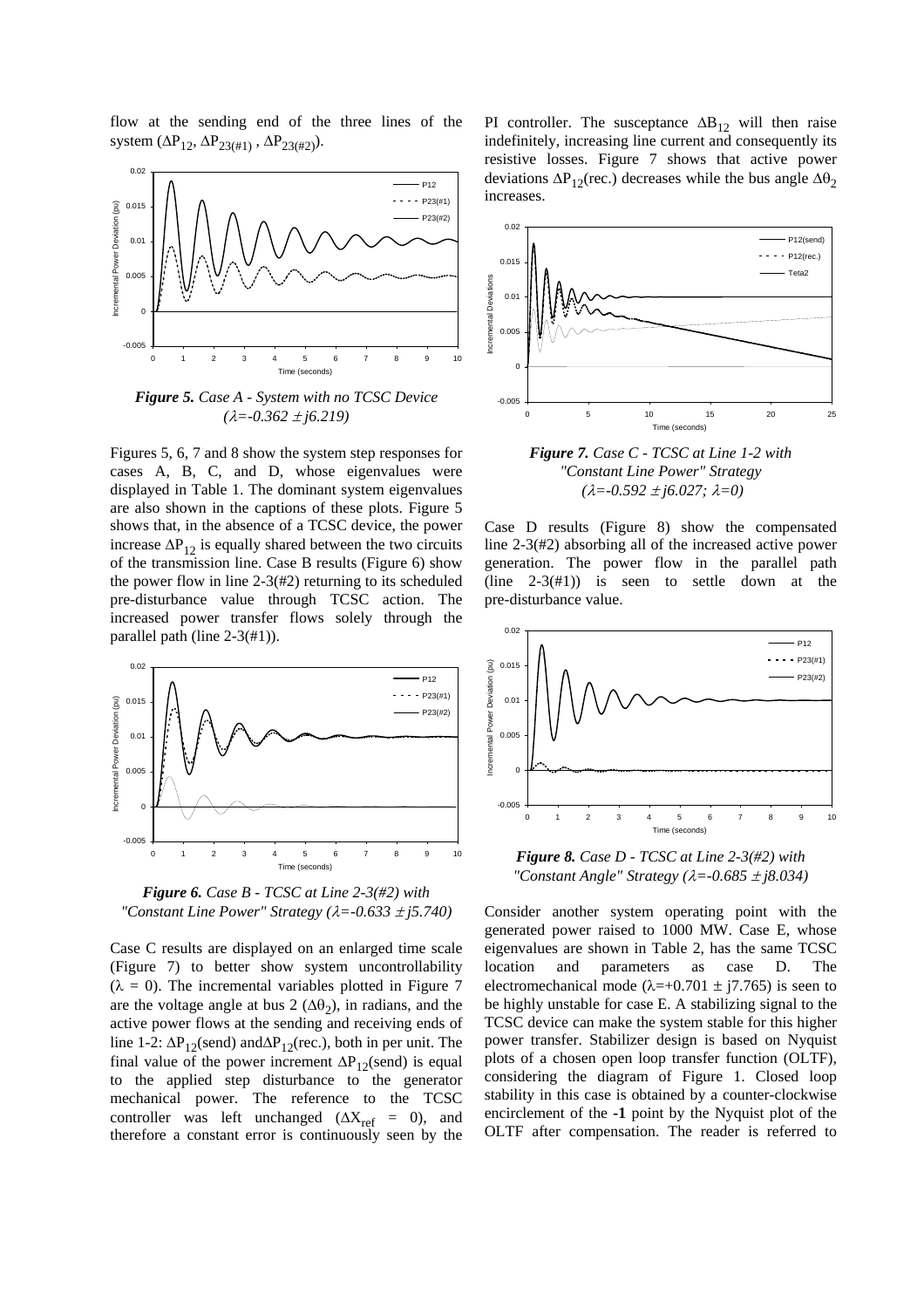[7,12] for detailed information regarding the frequency response methods of this paper.

Generator speed was chosen as the TCSC stabilizer input ( $X_{inp} = \omega_{gen}$ ) and, therefore, the OLTF of interest is  $\Delta\omega_{gen}(s)/\Delta X_{ref}$  (s), where  $X_{ref}$  is the TCSC reference. The Nyquist plot of Figure  $9$  is obtained with the feedback loop of the variable  $\Delta X_{\rm controlled}$  closed. Figure 9 directly informs that the feedback controller must provide considerable amplification but minimum phase compensation: only a lag of 11.5° at the center frequency of 7.8 rad/s.

| TCSC at line $2-3(\#2)$<br>"Constant Angle" Strategy |                     |   |                             |
|------------------------------------------------------|---------------------|---|-----------------------------|
| E                                                    | No stabilizer       | F | <b>TCSC</b> with stabilizer |
|                                                      | $-23.90$            |   | $-23.73$                    |
|                                                      | $-5.348 \pm i6.933$ |   | $-6.416 \pm i6.679$         |
|                                                      | $-7.820$            |   | $-0.905 \pm i7.741$         |
|                                                      | $+0.701 \pm i7.765$ |   | $-6.570 \pm i0.703$         |
| $-1.807$                                             |                     |   | $-1.768$                    |
|                                                      |                     |   | $-0.344$                    |

*Table 2. Eigenvalues for Cases E and F (Generation Level of 1000 MW)*



 *used for TCSC Stabilizer Design (*λ*=+0.701* ± *j7.765)*

The stabilizer of Figure 10 provides the required compensation and is seen to be very effective from the eigenvalue results of Table 2 (Case F) and the step response plots of Figure 11.



*Figure 10. TCSC Stabilizer in Case F* 



*Figure 11. Case F - TCSC at Line 2-3(#2) with "Constant Angle" Strategy and Stabilizer (*λ*=-0.905* ± *j7.741)*

#### **4. SITING AND TUNING TCSC DEVICES TO DAMP OSCILLATIONS IN A LARGE POWER SYSTEM**

The power system analyzed is the 616 bus, 995 line, 50 generator model of the South-Southeast Brazilian System described in [6]. There were stabilizers in 16 generators of the original system model causing all eigenvalues to have damping ratios above 5% for the operating point considered. The system eigenvalues for the same operating point are shown schematically in Figure 12, in the absence of the 16 power system stabilizers.



*Figure 12. System Eigenvalues in the Absence of Damping Devices (362 State Variables)*

Note in Figure 12 that eight eigenvalues have damping ratios below the minimum level of 5%. The objective of the study conducted in this section is to evaluate the capability of the methodology and software developed for locating and tuning various TCSC devices to simultaneously damp all the eight modes. The task of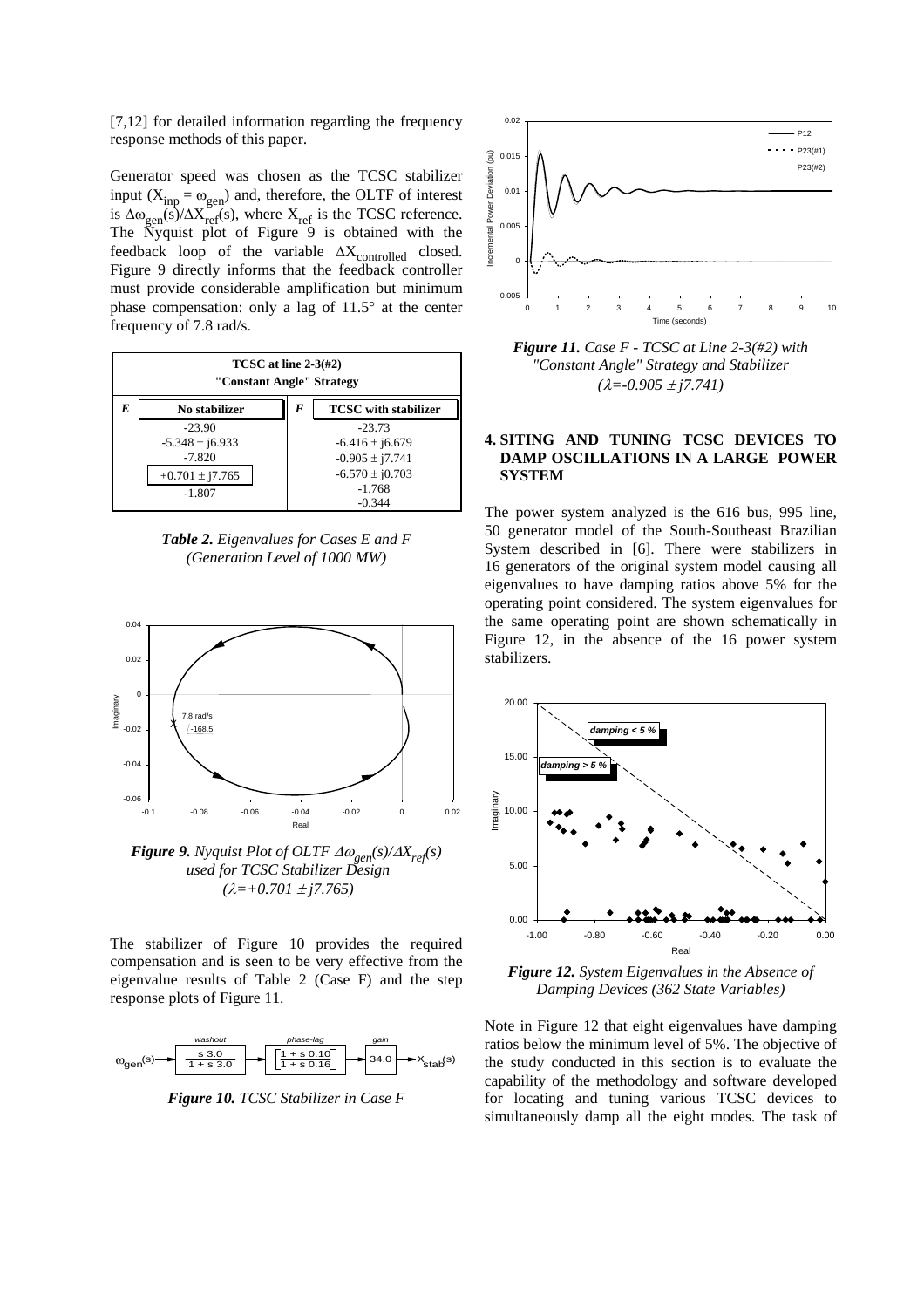controlling line power flows was not here assigned to these TCSC devices.

Adequate power oscillation damping is usually achieved in practice through power system stabilizers added to generating plants. When all the economically attractive damping sources are exhausted one should look for other options such as TCSC devices. However, for the purpose of methodology validation the damping of all the eight modes will be here exclusively effected through TCSC devices.

A major system mode is the South-Southeast interarea mode which is displayed, in a phasor diagram form, in Figure 13. Another critical one is the Itaipu multimachine mode (Figure 14), whose largest participation comes from the gigantic Itaipu power plant. The captions of these figures show the names of some generators which have high participation in the two mode shapes.



*Figure 13. Rotor Speed Mode Shape of the South-Southeast Interarea Mode (0.56Hz)*

A sequential strategy was adopted for locating and tuning the various TCSC damping devices. One mode was studied at a time, starting by selecting a set of the most adequate transmission lines in the system for placing the TCSC based on mode controllability or residue information.

The choice of the input variable to the TCSC damping device was based on mode observability factors [6] and frequency response analysis. This helped choosing variables which needed the least gain and phase compensation to damp the mode analyzed. In multivariable control terminology, the design procedure of this paper is *sequential loop closing* aided by an effective *loop-assignment* technique (see chapter 4 of [13]). The use of input variables from the

transmission network generally led to more complex compensation circuitry. Simpler and more robust designs were obtained by using rotor speed signals of selected machines as the TCSC inputs.



*Figure 14. Rotor Speed Mode Shape of the Itaipu Multimachine Mode (1.11Hz)* 

The TCSC assigned to damp the South-Southeast mode was sited on the Assis-Maringá 230 kV line, which yielded the largest  $\Delta P_{ki}(s)/\Delta B_{ki}(s)$  residue. This transmission line residue is numbered 1 in Figure 15, which depicts the major line residues in phasor diagram form. Note that, despite the large number of system lines (995) and the interarea nature of the mode, only eleven lines have residues of magnitude greater than 10% of the largest one. Six of these lines have their names given in the caption of Figure 15.



*1-Assis - Maringá 230 4-Ivaiporã 765 - Ivaiporã 525 2-Areia - Ivaiporã 525 5-Itaúba 13.8 - Itaúba 230 3-Jacuí 13.8 - Jacuí 138 6-Gravataí 230 -Gravataí 500* 

# *Figure 15. Residues for the Transfer Functions*

<sup>∆</sup>*Pkj(*λ*c)/*∆*Bkj(*λ*c) for* <sup>λ</sup>*c = -0.002* ±*j3.511*  The input signal to the TCSC located at the Assis-Maringá 230 kV line was chosen to be the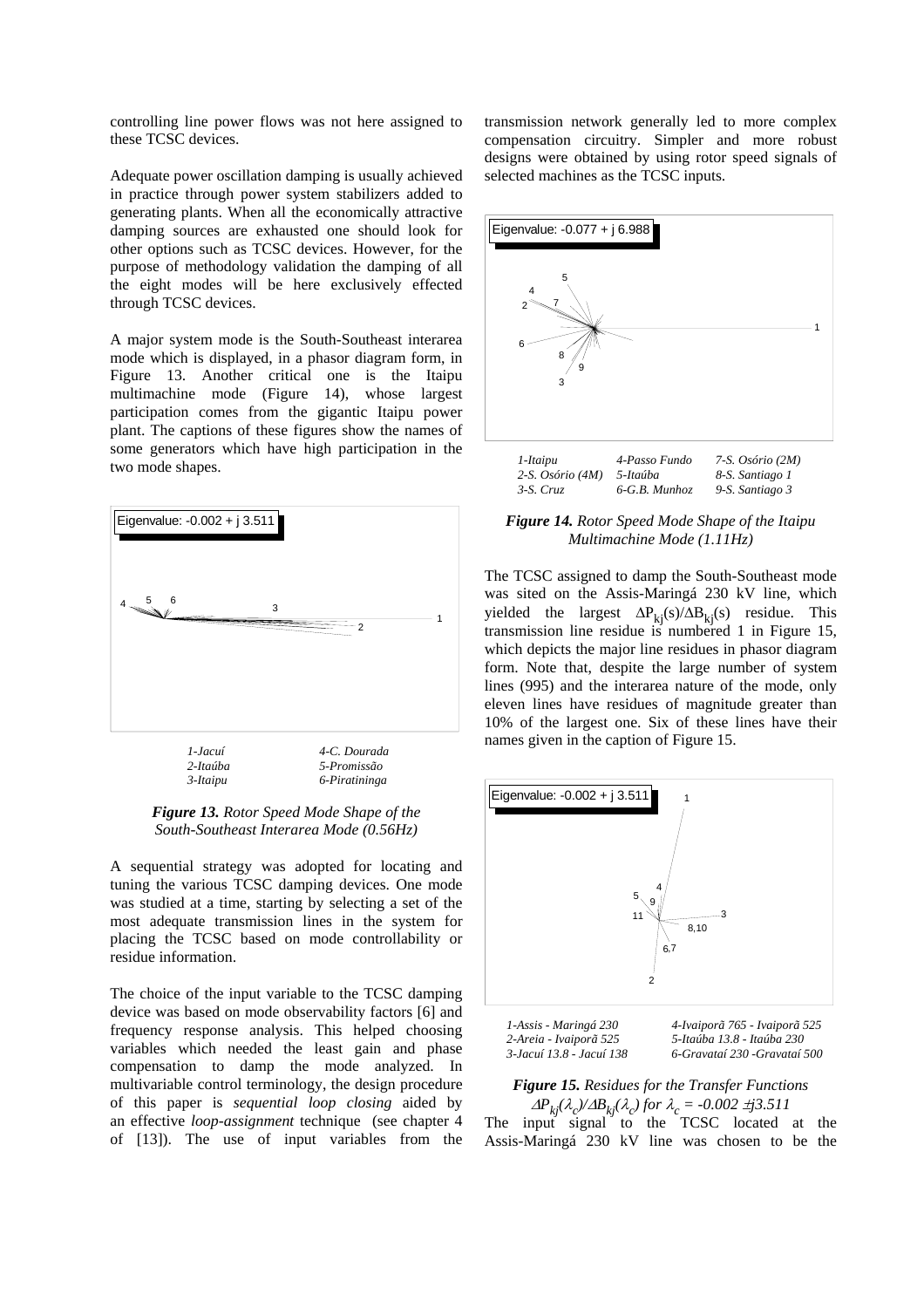rotor speed of the 400 MVA Itaúba generator distant 700 kilometers to the South. This single TCSC effectively damped the South-Southeast mode. The TCSC designed to damp the Itaipu mode was placed at the Itaipu 765 kV transmission system and had the rotor speed of the Itaipu generator as the TCSC input.

Eight TCSC devices were sequentially located and tuned to bring all system modes to above a 5% damping level. The transfer functions for these eight TCSC damping devices comprised a washout and lead-lag blocks. TCSC controller parameters were determined from Nyquist plots of the appropriate  $\Delta\omega_{\text{gen}}(s)/\Delta X_{\text{ref}}(s)$  transfer functions.

Compensation requirements for each one of the eight control loops were always below  $\pm$  20 degrees, calculated at the frequency of the oscillatory mode to be damped. The phase compensation needed for TCSC input signals were minimum for generator speeds and around 90 degrees for line powers (results not shown). These findings are in agreement with those reported in [1]. Figure 16 shows the loci of the system eigenvalues in the presence of the eight TCSC oscillation damping devices derived from generator speed.



*Figure 16. System Eigenvalues in the Presence of Eight TCSC Devices (375 State Variables)*

Time response results are shown for a simultaneous disturbance to the mechanical power of three generators: (0.01∆P<sub>Itaipu</sub> - 0.01∆P<sub>Itaúba</sub> + 0.005∆P<sub>Jupiá</sub>), where Itaipu, Itaúba and Jupiá are large generating plants. This disturbance excites the major system modes. The variables pictured in the plots are the electrical power outputs of the same generators. The system step responses, in the absence and presence of the eight TCSC damping devices, are shown in figures 17 and 18 respectively.



*Figure 17. System without Damping Devices (362 States)*



#### **5. CONCLUSIONS**

An efficient and mathematically rigorous algorithm for locating TCSC devices for damping oscillations in power systems is described. The results obtained for a large practical system validated the proposed methodology. The decentralized damping control of the multiple oscillatory modes was built by sequential single-loop designs, centering each loop in the damping of a specific mode. Detrimental dynamic interaction remained at a very low level by:

- a) proper choice of the locations and inputs to the TCSC devices;
- b) proper gain and phase compensation in the single loop designs based on frequency response plots of the large order system transfer functions.

The study will proceed by investigating the robustness of TCSC damping action to system changes [14]. The proposed algorithm can also yield TCSC siting information for SSR damping, if applied to the appropriate (R, L, C network transients represented) dynamic model of the power system [5].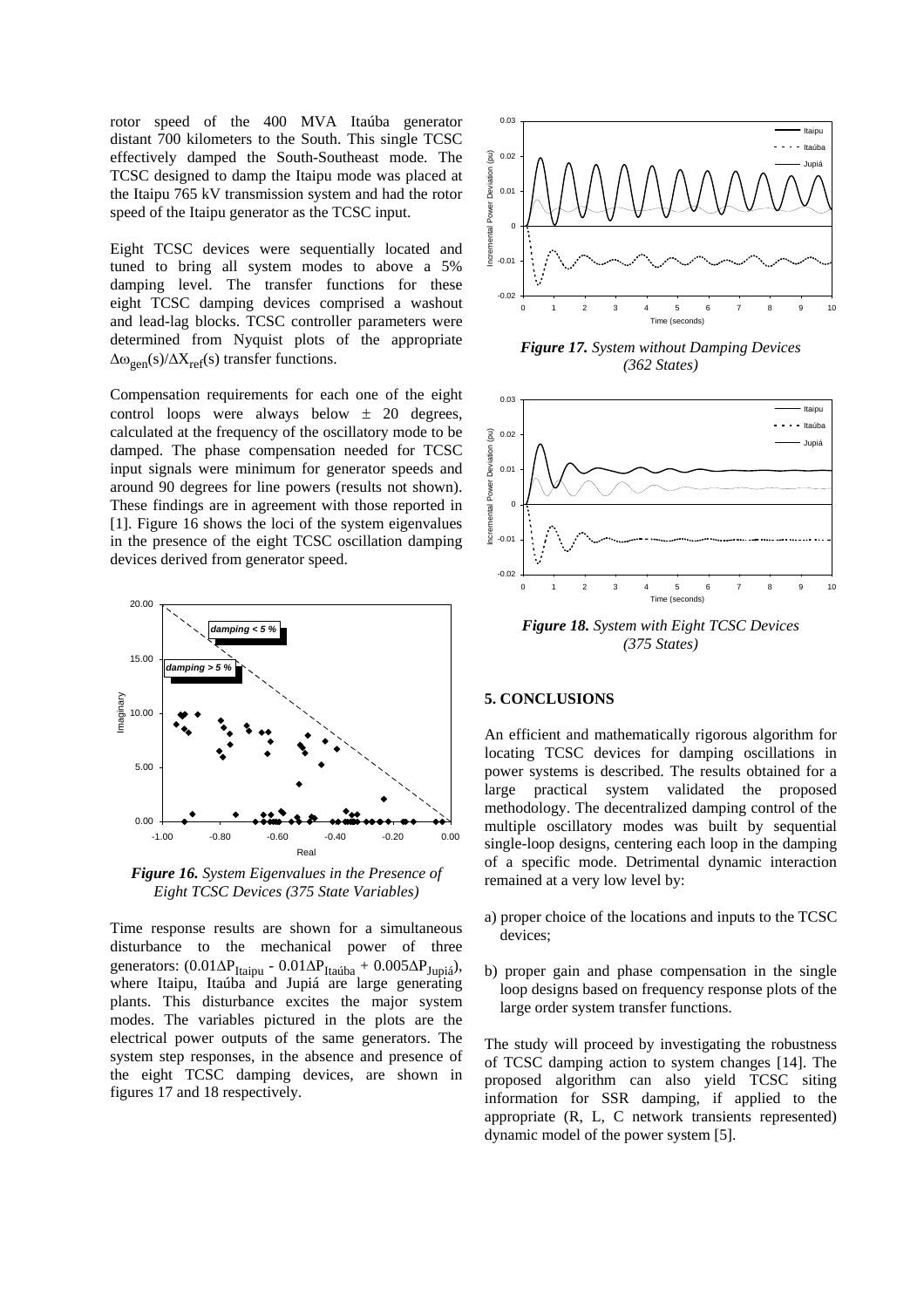TCSC damping concepts applied to multimachine oscillations were described in [15] for simplified system models. This paper further advances the work of [15] by providing TCSC siting and tuning methodologies suited for large practical power system models.

The "constant line power" strategy is meant to be applied to transmission systems having two or more parallel paths. The uncontrollable condition ( $\lambda = 0$ ) observed in Case C eigensolution and time response results would occur in practice only during line outages. The system would remain, on the occurrence of a zero eigenvalue condition, drifting between the maximum and minimum output limits of the TCSC device. A protection scheme should, therefore, be devised to inhibit the TCSC "constant line power" control during some critical system contingencies. The TCSC damping function could however be left operational during such contingencies to enhance system performance.

The results of this paper are clear examples of the benefits gained from the complementary use of modal analysis, frequency response and step response tools which are presently available in modern small-signal stability packages. The control implementation of the TCSC "constant angle" strategy proposed in this paper is thought to be original.

#### **6. ACKNOWLEDGMENT**

The authors wish to thank Mr. Luiz Alberto S. Pilotto, from CEPEL, for the stimulating discussions on FACTS technology.

# **7. REFERENCES**

- [1] **Proceedings: FACTS Conference 2**, EPRI publication **TR-101784**, Project 3022, December 1992.
- [2] **Technology and Benefits of Flexible AC Transmission Systems**, CIGRÉ Joint Session of Study Committees 14/37/38, Paris, August 30- September 5, 1992
- [3] **J. Urbanek, R. J. Piwko, E. Larsen and others**,"Thyristor Controlled Series Compensation Prototype Installation at the Slatt 500kV Substation", paper **92SM467-1 PWRD**, presented at the *IEEE/PES Summer Meeting*, Seattle, July 1992.
- [4] **N. G. Hingorani,** "Flexible AC Transmission", *IEEE Spectrum*, April 1993, pp 40-45.
- [5] **E. Larsen, C. Bowler, B. Damsky, S. Nilsson,**  "Benefits of Thyristor Controlled Series<br>Compensation". *International Conference on* Compensation", *International Conference on Large High Voltage Electric Systems (CIGRÉ)*, **paper 14/37/38-04**, Paris, Sept. 1992.
- [6] **N. Martins & L. T. G. Lima,** "Determination of Suitable Locations for Power System Stabilizers and Static Var Compensators for Damping Electromechanical Oscillations in Large Scale Power Systems", *IEEE Transactions on Power Systems,* Vol. **PWRS-5**, pp. 1455-1469, November 1990.
- [7] **N. Martins & L. T. G. Lima,** "Eigenvalue and Frequency Domain Analysis of Small-Signal Electromechanical Stability Problems" *IEEE Symposium on Application of Eigenanalysis and Frequency Domain Methods for System Dynamic Performance,* publication **90TH0292-3PWR**, pp. 17-33, 1990.
- [8] **P. Kundur, G. J. Rogers, D. Y. Wong, L. Wang, M. G. Lauby,** "A Comprehensive Computer Program Package for Small Signal Stability Analysis of Power Systems", *IEEE Transactions on Power Systems,* **PWRS-5,** pp. 1076-1083, 1990.
- [9] **L. Wang, A. Semlyen,** "Application of Sparse Eigenvalue Techniques to the Small Signal Stability Analysis of Large Power Systems". *IEEE Transactions on Power Systems*, Vol. **PWRS-5**, pp. 635-642, 1990.
- [10] **V. Arcidiacono, E. Ferrari, R. Marconato, J. Dos Ghali, D. Grandez**, "Evaluation and Improvement of Electromechanical Oscillation Damping by Means of Eigenvalue-Eigenvector Analysis. Practical Results in the Central Peru Power System"*, IEEE Transactions on Power Apparatus and Systems,* Vol. **PAS-99**, pp. 769-778, March/April 1980.